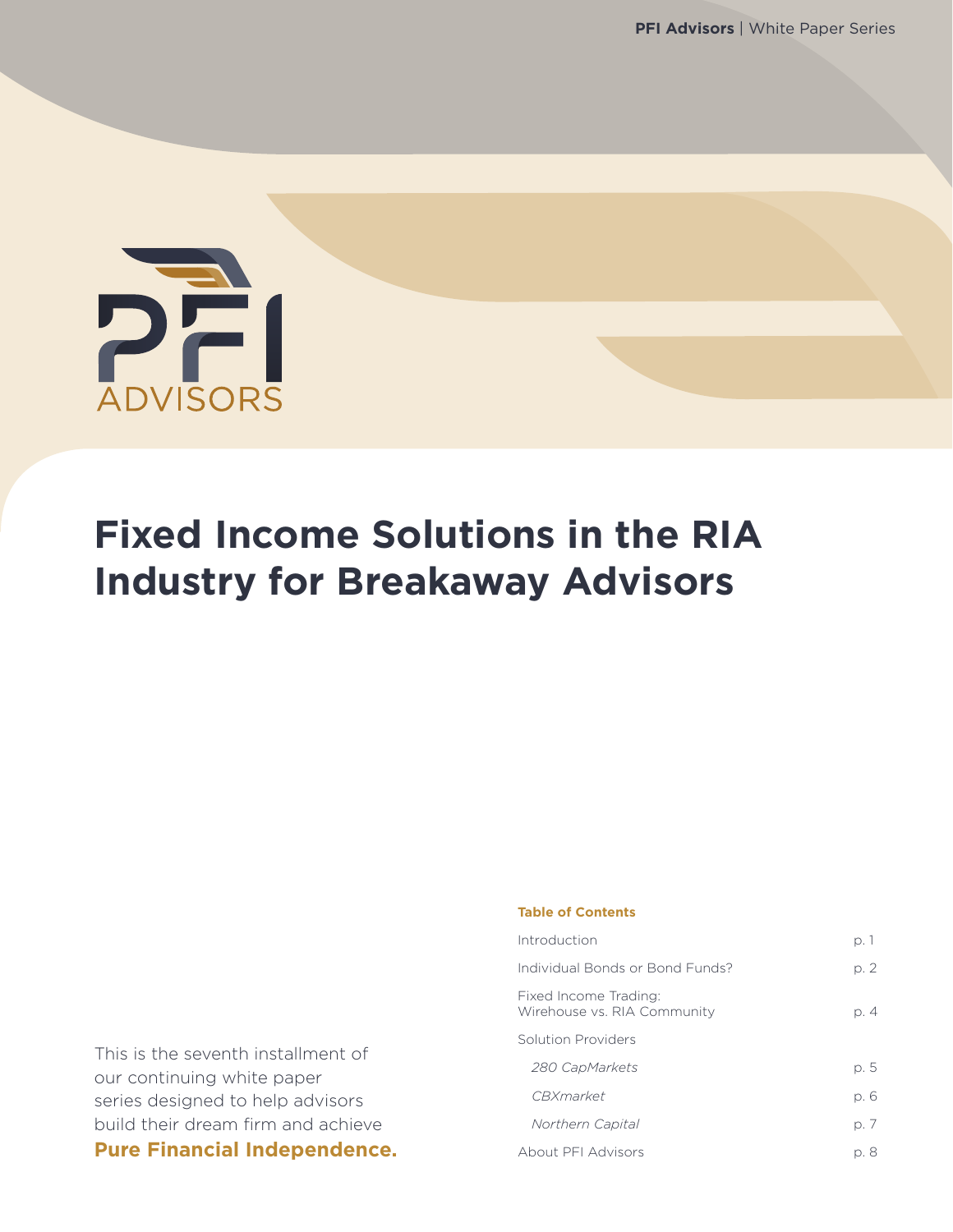While the broader wealth management space has seen respectable growth in recent years, the RIA channel has experienced record growth and development in the past year alone.<sup>1</sup> With the RIA industry continuing to mature and flourish, more and more captive advisors are exploring the benefits of Independence.<sup>2</sup>

Not only is the number of advisors interested in the RIA space increasing, but the size of these breakaway advisory teams is increasing as well. As billion-dollar teams continue to launch RIAs and more industry headlines highlight multibillion-dollar independent firms successfully executing both organic and inorganic growth strategies across the country,<sup>3</sup> the notion that Independence cannot support

sophisticated, complex advisors and their clients is being eradicated.

Leading wirehouse advisors desire equity ownership, succession planning solutions, more control over the products and services they offer clients (and more control over the fees they charge for those services), better technology for both their clients and staff, and an escape from the dreaded and everchanging payout grid. Once and for all, they want to build their own

culture and their own firm, with their clients' needs placed first and foremost. Before they can do that, however, they need confidence that they will have the ability to offer the same products and services to their clients that they have always had available to them within the wirehouse environment.

The RIA channel has experienced record growth and development in the past year alone.<sup>1</sup>

To that end, PFI Advisors has produced industry reports covering [innovative lending solutions](https://pfiadvisors.com/wp-content/uploads/2017/01/PFI-Advisors-White-Paper-Lending-Solutions-for-RIAs.pdf) as well as the rise of [alternative investments](https://pfiadvisors.com/wp-content/uploads/2017/10/PFI-Advisors-White-Paper-Alternative-Investment-Solutions-for-RIAs.pdf) in the RIA industry. Management within the wirehouse community tries their best to convince advisors that the RIA space is the Wild West and that advisors are completely left to fend for themselves in the Independent world, with no institutional-caliber

> support or resources to tap into. "If you go Independent, you will not have any sophisticated investment solutions to offer your clients, and they will no longer be your clients," the [messaging goes.](https://pfiadvisors.com/dont-let-the-wirehouses-lie-to-you-about-technology/)

With this white paper, the seventh in our [continuing educational series,](https://pfiadvisors.com/category/white-papers/) we will highlight institutional-caliber solutions for fixed income trading available to advisors within the RIA community. We will provide key information for advisors looking to access

individual bonds in a scalable fashion, as we feature three solution providers in the fixed income market. By doing so, PFI Advisors hopes to continue affirming our mission: To further evolve the RIA industry from a collection of practices to businesses, and to be a continued voice in validating the industry as a legitimate landing spot for billiondollar teams and their clients.

#### To view PFI Advisors' previous white papers, [click here](https://pfiadvisors.com/category/white-papers/)

<sup>1</sup> "[RIA Industry Sees Record Growth in Firms, AUM, Employment](https://www.fa-mag.com/news/advisor-industry-sees-record-growth-in-firms--aum--employment-40703.html)" Financial Advisor Magazine, September 6, 2018

- 2 "[The 2018 ECHELON RIA M&A Deal Report](http://www.echelon-partners.com/wp-content/uploads/2013/03/ECHELON-Partners-The-2018-RIA-MA-Deal-Report.pdf)" ECHELON Partners, March 2019
- 3 "[Fourth Quarter 2018 | DeVoe & Company RIA Deal Book](https://static1.squarespace.com/static/5410ec1be4b0b9bdbd0cc342/t/5c40ea7a88251b62981df436/1547758203913/Devoe+RIA+Dealbook+4Q18+FINAL.pdf)" DeVoe & Company, December 31, 2018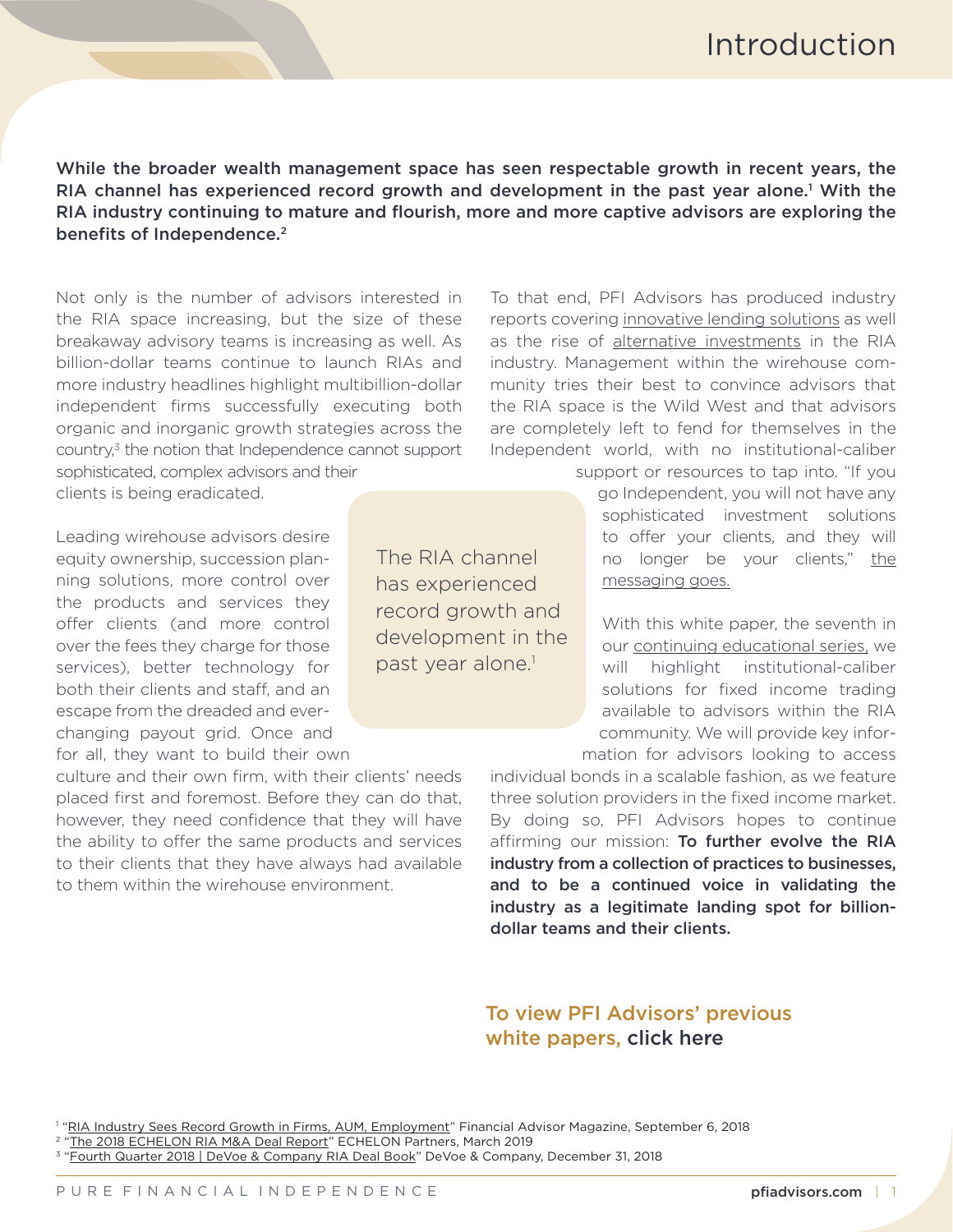Regardless of the direction of interest rates or overall volatility in the general markets, exposure to fixed income is required in order for advisors to provide a properly-diversified investment portfolio.

Advisors (and their clients) can choose how to access the fixed income asset class through a portfolio of individual bonds, fixed income mutual funds, ETFs, a separately managed portfolio of bonds, or some combination of these strategies/vehicles.

Some areas of consideration when choosing the best way to access fixed income include: the amount of investable capital; attitude regarding the direction of interest rates; liquidity needs; diversification; predictability of income; tax considerations; and which area of the fixed income market the client is looking to access.

For further analysis, Fidelity research provides the following table for a side-by-side comparison of individual bonds vs. bond funds:4

|                        | <b>Individual Bonds</b>                                                                                                                                                                                                                                                                                                                                                                                                                                              | <b>Bond Funds</b>                                                                                                                                                                                                                                               |
|------------------------|----------------------------------------------------------------------------------------------------------------------------------------------------------------------------------------------------------------------------------------------------------------------------------------------------------------------------------------------------------------------------------------------------------------------------------------------------------------------|-----------------------------------------------------------------------------------------------------------------------------------------------------------------------------------------------------------------------------------------------------------------|
| Management             | Investor-managed or professionally-managed<br>via a managed account of individual bonds.                                                                                                                                                                                                                                                                                                                                                                             | Professionally-managed.                                                                                                                                                                                                                                         |
| <b>Maturity Date</b>   | Set maturity date (though some bonds may<br>be called prior to maturity).                                                                                                                                                                                                                                                                                                                                                                                            | Generally, no maturity date as bonds<br>are constantly bought and sold.                                                                                                                                                                                         |
| <b>Income Payments</b> | Usually a fixed, semi-annual income payment,<br>some bond income is monthly or quarterly.                                                                                                                                                                                                                                                                                                                                                                            | Fluctuating monthly income<br>distributions.                                                                                                                                                                                                                    |
| <b>Market Risk</b>     | If sold prior to maturity, market price may be<br>higher or lower than what you paid for the<br>bond, leading to a capital gain or loss.                                                                                                                                                                                                                                                                                                                             | Market conditions constantly affect the<br>fund's value, although the diversification<br>inherent in a fund generally reduces<br>the market risk of any one bond issuer.<br>When you redeem shares of a fund, the<br>sale may result in a capital gain or loss. |
| Liquidity              | You can generally sell a bond prior to maturity<br>on the secondary market. Some bonds are<br>more liquid (trade more frequently) than<br>others: U.S. Treasuries are generally the<br>most liquid, while small municipal issues are<br>generally much less so. A lack of liquidity can<br>result in price volatility, especially in a period<br>of market or issue-specific stress. In some<br>cases, liquidity can disappear altogether for<br>indefinite periods. | Investors can generally sell fund shares<br>at any time, at the current market value<br>(or NAV) of the fund. Some funds may<br>carry a redemption fee.                                                                                                         |

4 ["Bonds vs. Bond Funds"](https://www.fidelity.com/learning-center/investment-products/mutual-funds/bond-vs-bond-funds) Fidelity Investments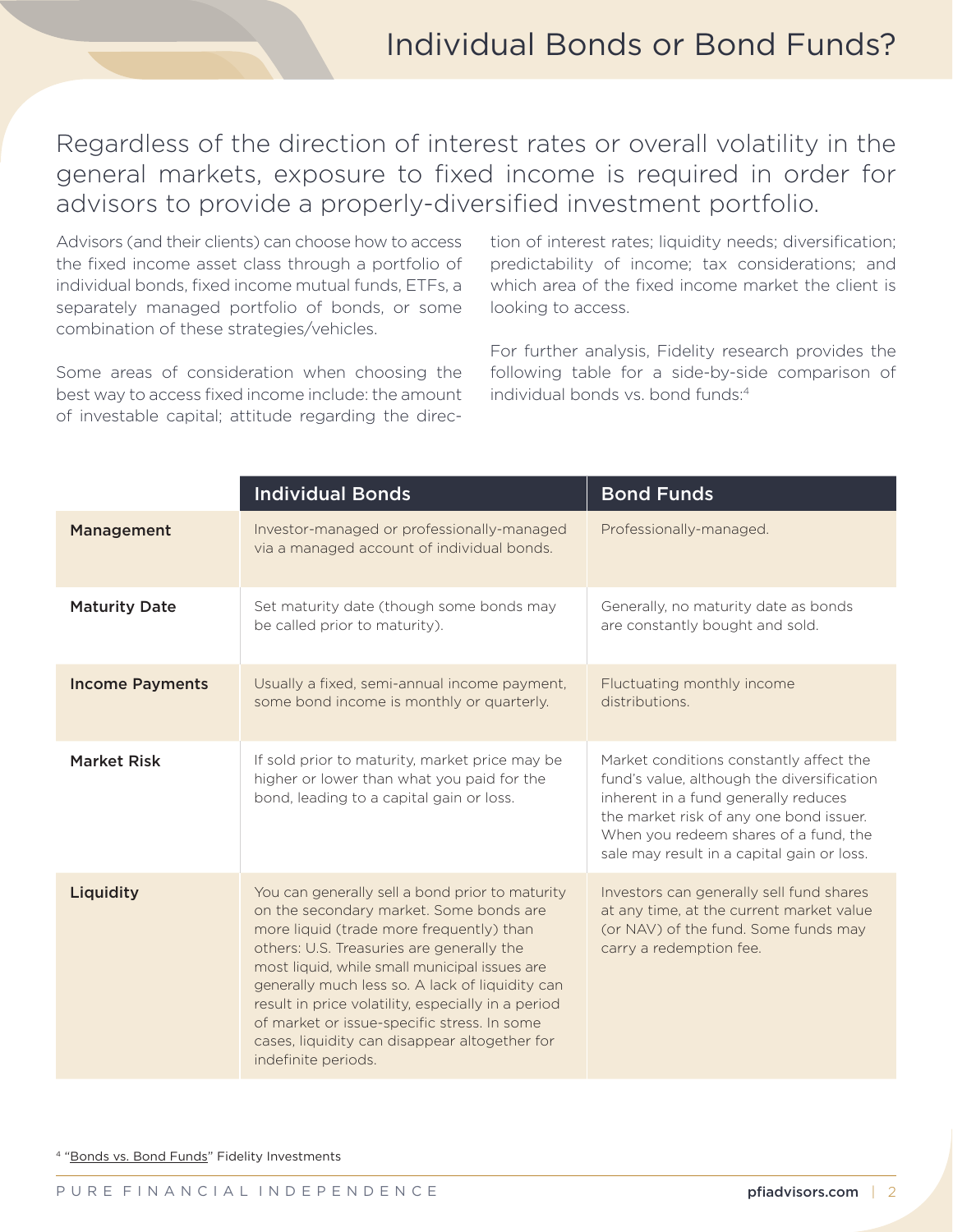### Individual Bonds or Bond Funds?

|                        | <b>Individual Bonds</b>                                                                                                                                                                                                                                                                      | <b>Bond Funds</b>                                                                                                                                                                            |
|------------------------|----------------------------------------------------------------------------------------------------------------------------------------------------------------------------------------------------------------------------------------------------------------------------------------------|----------------------------------------------------------------------------------------------------------------------------------------------------------------------------------------------|
| <b>Diversification</b> | Investors must purchase many bonds from<br>multiple issuers and maturities to achieve<br>diversification - which means it may require a<br>significant investment to achieve diversification.                                                                                                | Bond funds invest in many individual<br>securities, providing diversification for<br>a relatively small investment minimum.                                                                  |
| <b>Credit Risk</b>     | Higher-rated bonds historically have a lower<br>risk of default.                                                                                                                                                                                                                             | Dependent on the quality of the under-<br>lying securities in which the fund invests<br>(varies by fund type and objective).<br>Provides diversification, which can<br>mitigate credit risk. |
| Cost                   | A mark-up or mark-down upon purchase or<br>sale. The mark-up/mark-down is the difference<br>between the dealer's purchase price and its<br>subsequent sales price to a customer. If<br>the bonds are part of a managed account<br>program, then the investor pays an annual<br>advisory fee. | Funds carry an annual expense ratio,<br>which usually includes management and<br>other fees. May have a sales charge or<br>transaction fee at time of purchase.                              |

When evaluating individual bonds or bond funds, Charles Schwab's research concludes:5 "For those looking for exposure to investment-grade corporate bonds, municipal bonds, U.S. Treasuries and other lower-risk areas of the market, the relative predictability of individual bonds can make the most sense. For those looking to access high-yield and international bonds and other areas of greater risk (and potential reward), the professional management and diversification offered by bond funds can be a significant advantage. And for those wanting a mix of relatively safe and relatively risky investments, combining the two vehicles can provide an optimal middle ground."

Our aim isn't to convince advisors that one bond vehicle (individual bonds or bond funds) is better than the other, but to present the expansive fixed income capabilities the RIA industry presents. If an advisor chooses to use bond funds or ETFs, those can easily be accessed through their custodial platforms. And while access to individual bonds may not be as overt as in the wirehouse community, advisors in the RIA channel have just as many (or perhaps more, as some advisors have learned) viable fixed income solutions available to them and their clients.

<sup>5</sup> "[Individual Bonds vs. Bond Funds](https://www.schwab.com/resource-center/insights/content/individual-bonds-vs-bond-funds)" Charles Schwab, May 11, 2018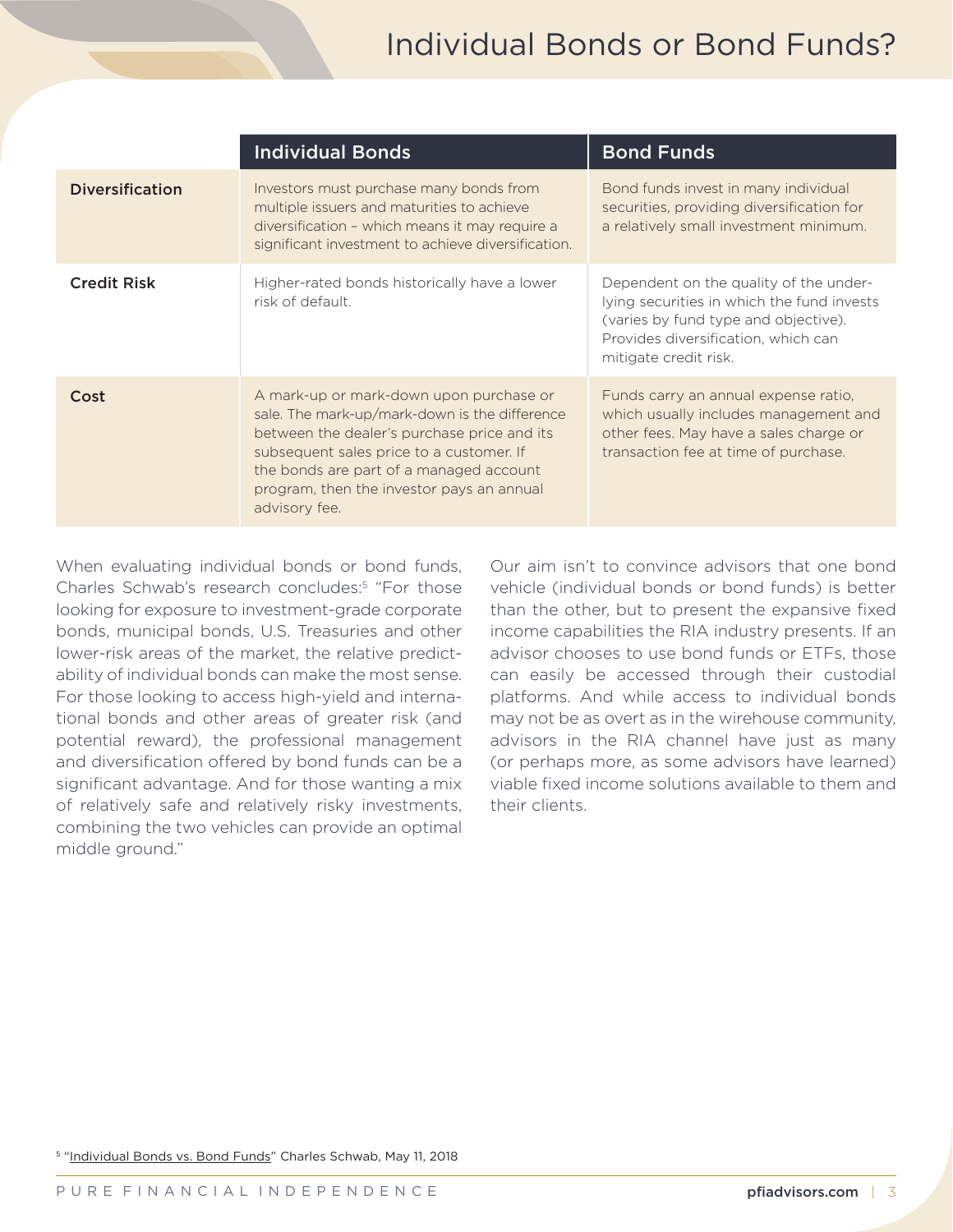#### Fixed Income Trading: *Wirehouse vs. RIA Community*

Within a wirehouse, advisors can easily check their screen for their fixed income trading desk's inventory, pick up the phone, and place a trade with competent and highly-skilled fixed income professionals. The advisors are usually brainwashed into believing this level of support and access will not be available to them as an Independent advisor.

In reality, as Mark Albers, founder of Kinetic Strategic Partners, states, "When advisors learn about fixed income trading in the RIA channel, they realize they will have greater access – and better execution options – for their clients." This is possible because the major RIA custodians allow advisors to execute

fixed income trades at *any* trading desk they choose, across all Wall Street institutions, and settle trades in the clients' custodial accounts. Now, instead of being captive to only one trading desk's inventory and pricing, their new RIA becomes an institution of the street who can competitively price trades at several trading desks.

"In fact," Albers explains, "I know of instances where an advisor has left a wirehouse to set up an RIA, and their RIA was able to establish

a relationship with the trading desk at the very firm they just left, allowing them to continue trading with the exact trading desk they've been using for years, among many other desks around the country." While this is a great relief to the advisor, Albers points out, "Advisors are always surprised at how easy it is, and they often get a little angry at the fact they've been fooled for so many years." Before the advisors have made the leap, however, they have a hard time believing him. "If you've been told your whole life that the sky is red, it's really hard to believe the sky is blue until you've been given the opportunity to see it for yourself," he concludes.

"Advisors are always surprised at how easy it is, and they often get a little angry at the fact they've been fooled for so many years."

> Mark Albers, *Founder* Kinetic Strategic Partners

"It wasn't until we broke away that we realized the opportunity we had with this business," said **Eric** Bodner, partner of Kore Private Wealth, an RIA that broke away from Merrill Lynch in June 2018 where he and his team managed \$5 billion in client assets. "One of the upsides of being an RIA is the ability

> to have coverage from multiple institutions [for fixed income solutions]," he says. "We have onboarded institutional partners like Wells Fargo, Morgan Stanley, JP Morgan, and Bank of America, and have also added new relationships with local partners." He concludes, "Our muni business is much more robust than it's ever been; while we still have the same access to risk management and reporting systems as we did at our prior firm, our coverage universe has expanded immensely."

While the physical set up of these trading relationships is relatively easy for RIAs, it can be rather time consuming to monitor the trading inventories at various desks and continually work orders across numerous trading parties to ensure best execution for clients. Many RIAs that choose to execute fixed income trades in this manner oftentimes hire dedicated staff for the management of clients' fixed income portfolios. For RIAs looking to outsource some of the trading responsibilities, we've profiled the following three firms that provide advisors access to individual bond securities: 280 CapMarkets, CBXmarket, and Northern Capital.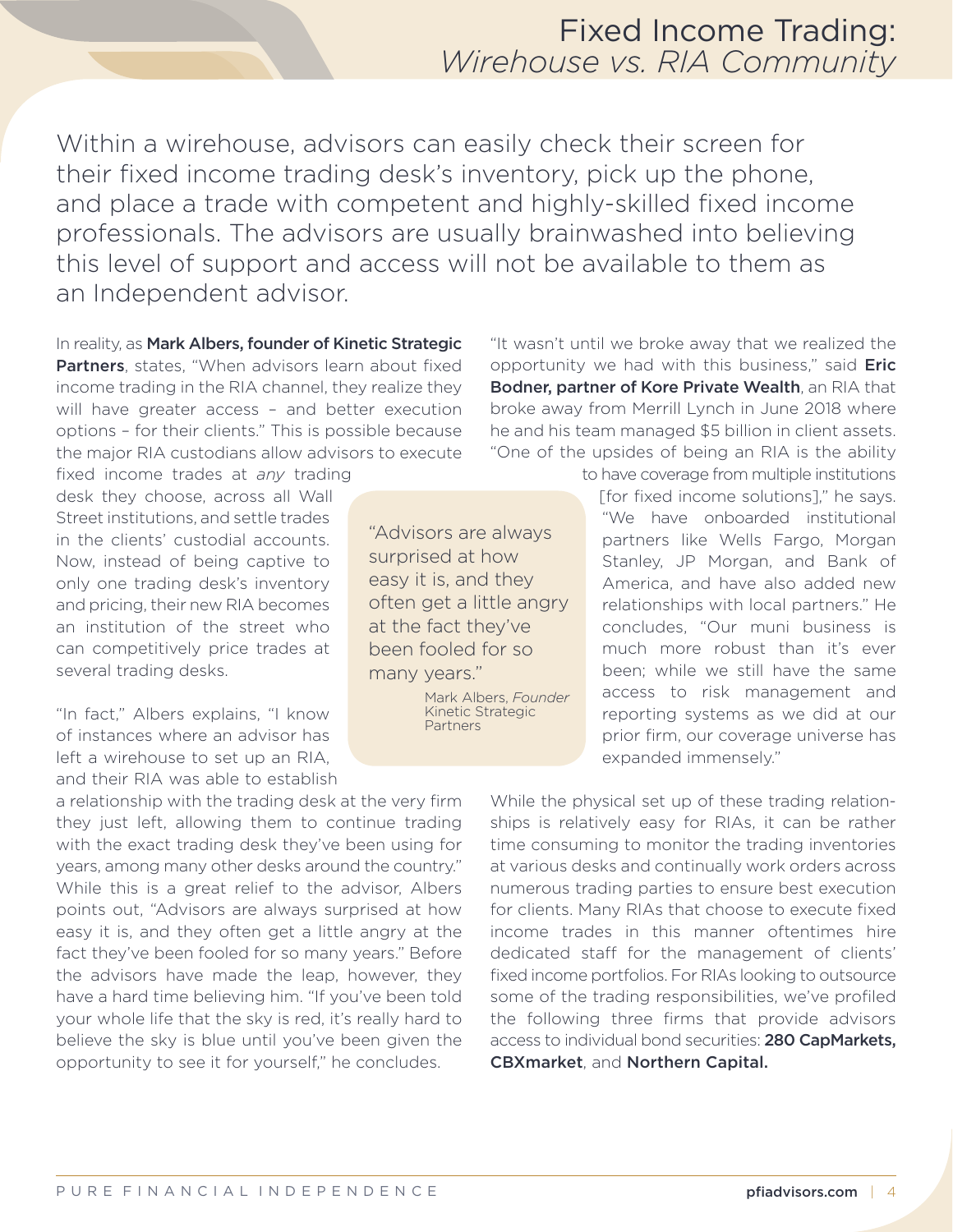## 280 CapMarkets

#### **AT-A-GLANCE**

**Founded** 2016 **Headquarters** San Francisco, CA **Employees** 49 **Website** [www.280capmarkets.com](http://www.280capmarkets.com) **Primary Contact** Josh Rasmussen, Managing Director, Head of Advisor Solutions **Email** [tradeup@280capmarkets.com](mailto:tradeup@280capmarkets.com ) 

280 CapMarkets ("280") was built to make the bond markets more accessible and transparent for independent advisors. "It's up to the advisor to select the best vehicle to access fixed income for their clients," Says Gurinder Ahluwalia, CEO, "For those who understand and value individual bond investments, we want to be their solution of choice." 280's goal is to eliminate the traditional pain points an advisor must consider before breaking away from the wirehouse model, specifically the execution support of an in-house market making desk staffed by experienced traders.

280 understands the advisors' need for simplicity when investing in fixed income. A traditional wirehouse advisor is accustomed to clicking a button on a front-end platform or placing a call to their in-house desk to execute, then simply allocating bonds bought or sold for their clients in a seamless fashion. 280 seeks to replicate this engagement model for the breakaway advisor through their technology and service model. By simplifying the whole bond investing experience, 280 is empowering independent advisors to buy, sell, and manage bonds confidently and avoid some of the pitfalls with investing in bond funds and ETFs.

280 does this through their free custom-built bond trading platform, BondNav®, by aggregating bonds across multiple trading desks and venues in one

convenient location. BondNav differentiates itself by augmenting the standard electronic communications network (ECN) feeds, which are already available on a variety of platforms, with its extensive network of institutional customers' bids and offers which have historically only been available to other institu-tions. It achieves this by combining cloud-based technology with the experience of an institutional market-making and sales desk to help advisors make informed decisions.

In addition to broader access to the secondary market, 280's underwriting desk gives advisors access to new issue municipal and corporate bonds.

280's traders help independent advisors achieve parity with their wirehouse counterparts by leveraging 280's own capital in order to enhance their advisors' negotiating power. The traders can also act as an insightful resource to advisors with their holistic and dynamic view of fixed income markets. 280 provides advisors access to a diverse team committed to delivering: advisor support & liquidity services; transparent fixed income service; new issue origination/access; and portfolio construction and actionable trade ideas.

In an environment where independent advisors can oftentimes feel alone or tentative about trading individual fixed income securities, best execution is often a top worry that 280's BondNav can put to rest. Post-trade documentation should be a key component in any bond execution program. Historical pricing is good reference data, but for each BondNav trade, advisors are also provided with a summary of the number of markets checked and the best prices available at the time of the trade through a 280 BestEx® report.

280 believes that the right technology, coupled with conflict-free expertise, creates a fair and level playing field for advisors.

PFI Advisors has no economic relationship or conflct of interest with 280 CapMarkets.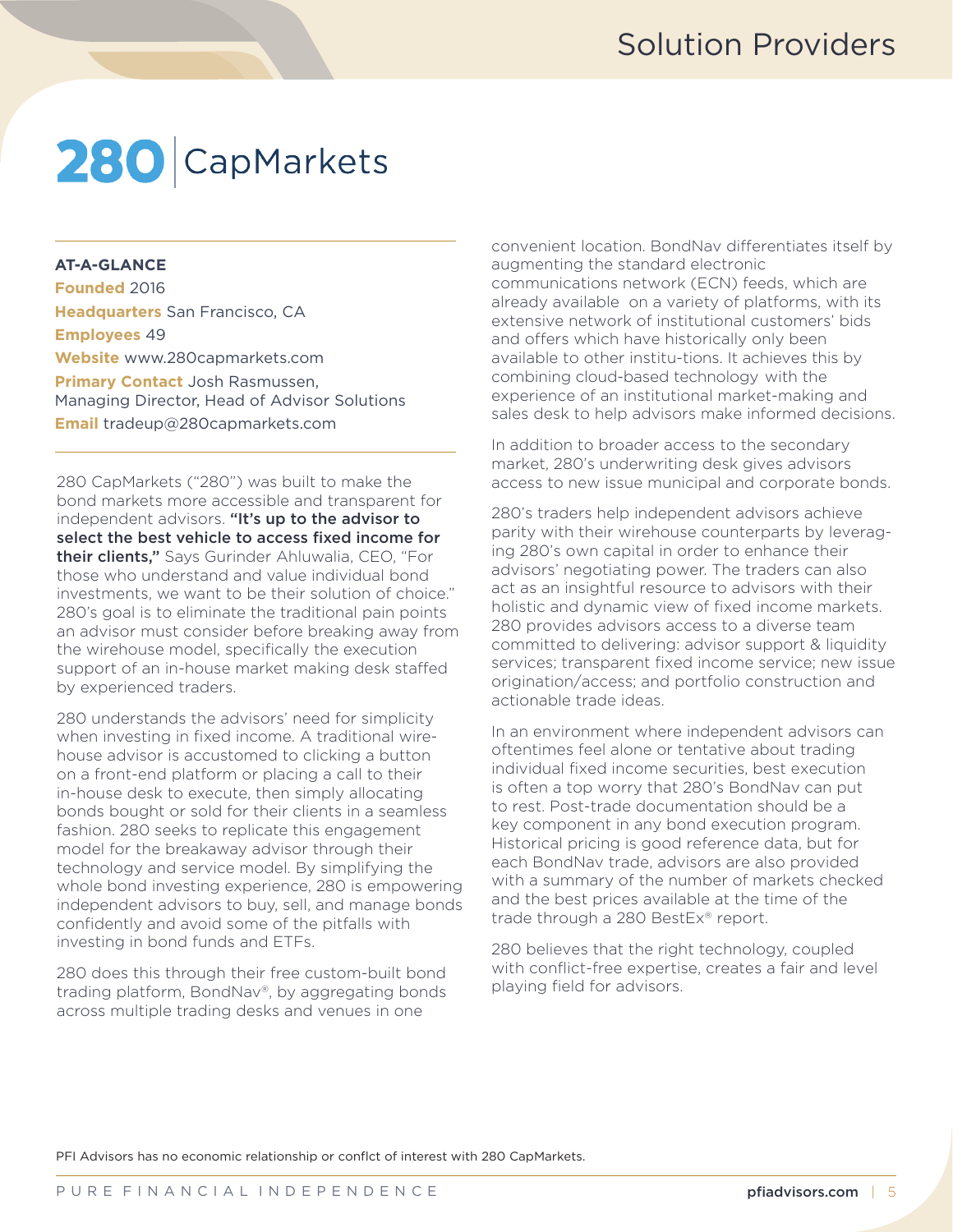### Solution Providers

# **CBX**MARKET

#### **AT-A-GLANCE**

**Founded** 2015 **Headquarters** New York, NY **Employees** 25 **Website** [www.cbxmarket.com](http://www.cbxmarket.com) **Primary Contact** Russell Feldman, VP of Sales **Email** [rfe@cbxmarket.com](mailto:rfe@cbxmarket.com)

Billing itself as a technology partner, CBXmarket has created decision enhancement tools to enable financial advisors to more efficiently navigate the bond markets. To do this, CBXmarket developed OASIS, a best-in-class portfolio management software solution. Powered by a comprehensive database of bond market data and cloud-based technology, OASIS helps advisors streamline time-intensive processes from risk and compliance to portfolio rebalancing and performance reporting, coupled with a flexible solution for client-customized reports. These functionalities enable advisors to realize the benefits of workflow automation by streamlining front-, middle- and back-office processes.

According to CBXmarket, OASIS was developed with five principles in mind: (1) to Optimize bond portfolios based on investment policy statements, strategies, and benchmarks; (2) to Automate otherwise manual processes; (3) to Streamline the construction and generation of presentation-ready client material; (4) to Integrate OASIS with advisors' existing technology suites to create a seamless end-user experience; and (5) to Scale the end-user experience alongside advisors' businesses.

OASIS offers a multi-component platform of tools providing advisors with solutions for portfolio management, research, compliance and client reporting within a single interface. The portfolio management module includes an optimizer, which publishes trade recommendations based on each client's investment objectives and compliance constraints, while maximizing alpha. Distilling the immense amount of market data into actionable investment decisions was previously inconceivable, particularly for financial advisors with limited portfolio management technology.

The research function is powered by analytical tools allowing advisors to perform granular issuer and security-level diligence. Investment monitoring dashboards provide transparency across portfolios with aggregated reporting, alerting advisors to problematic investment scenarios that require their attention. Advisors can validate quotes with realtime pricing, historical performance charts, and yield calculators for price discovery to determine the fair value of a security.

OASIS sits at the center of an advisor's fixed income investment process enabling users to distill convoluted research, compliance and allocation processes into elegant and intuitive workflows. Complete connectivity with order management and trade execution systems eliminates operational friction and maximizes scalability. The OASIS reporting module also enables advisors to automate the creation of client reports en masse, further minimizing tedious manual workflows that advisors so often endure. All this is to say that OASIS provides advisors with sophisticated decision enhancement tools that provide institutional-grade reporting in a consumable format, enabling workflow efficiencies and more confidence in navigating the bond markets.

"Given our deep bench of industry expertise, we have an intimate understanding of the issues with legacy technology platforms," says John Mizzi, VP of Strategy & Operations for CBXmarket. "Our team of cloud-based technology experts have developed a solution to address the most acute pain points of fixed income investors, while considering the importance of the user experience and maintaining a thoughtful implementation process."

PFI Advisors has no economic relationship or conflct of interest with CBXmarket.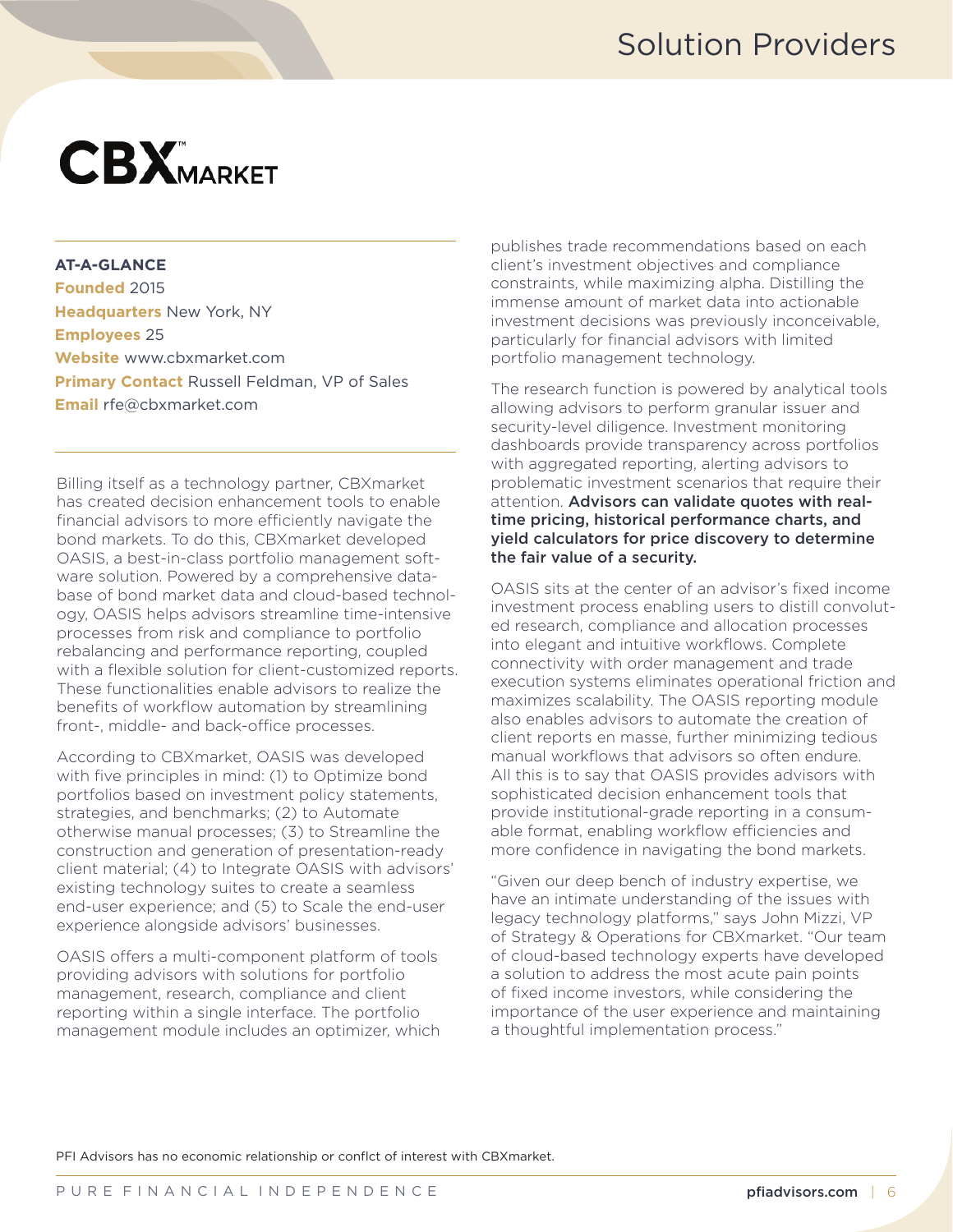### **Weitern Capital**

#### **AT-A-GLANCE**

**Founded** 1996 **Headquarters** North Andover, MA **Employees** 14 **Website** [www.northerncapital.com](http://www.northerncapital.com/) **Primary Contact** Jason Stuck, CFA, Managing Director & Head of Portfolio Management **Email** [jds@northerncapital.com](mailto:jds@northerncapital.com )

Founded in 1996, Northern Capital has a cuttingedge solution that allows advisors to create customized portfolios of individual bonds, model how they'll behave in future interest rate scenarios, and buy at institutional prices.

Northern Capital believes in the dynamic advantages advisors and their clients attain when buying individual bonds. Whether it be control over taxation, certainty of cash flows, or the ability to position the portfolio to manage specific interest rate risks, they feel advisors have more overall control in their return profile with individual bonds.

Northern Capital works with advisors to create custom strategies employing corporates, CDs, agency, and municipal bonds, so advisors can utilize a variety of asset location strategies within their fixed income portfolios. The firm constructs diversified portfolios and produces client-ready private label portfolio reports based on the advisor's strategies.

Jason Stuck, CFA Managing Director and Head of Portfolio Management of Northern Capital, explains the process, "Everything starts with the strategy. We start by seeking to understand the advisor's overall fixed income needs, reviewing their current fixed income policy, and then work together to define and quantify their investment objectives and strategies in

greater detail. This process helps to create a scalable and repeatable investment process. We then use our proprietary analytics to analyze, construct and monitor portfolios and produce private label reports."

Once strategies are decided and the individual bonds themselves are purchased, Northern Capital provides a proprietary "transparency report" to advisors that shows exactly what was purchased and the markup on the bonds. "We don't charge a management fee. We are paid exclusively by executing transactions. Advisors are comfortable with this approach since we voluntarily disclose the details of each transaction – our cost, the advisors cost and the average for the quarter. Our transparency report assists our clients in meeting their best execution obligations and supports our commitment to providing clients with transparency and objectivity," Says Stuck.

The beauty of leveraging Northern Capital to assist in managing individual bond portfolios is they make the entire process easy. They are able to route bonds into clients' custodial accounts so they in turn flow directly into the advisor's performance reporting system for a broader review. This efficient process from due diligence to purchasing to reporting alleviates the advisors and their staff of mundane work and creates efficiencies that differentiates their RIA from the competition. "We have concentrated our skills and resources on a core set of strategic priorities that puts innovation, specialization, objectivity, and value at the heart of everything we do," concludes Stuck.

PFI Advisors has no economic relationship or conflct of interest with Northern Capital.